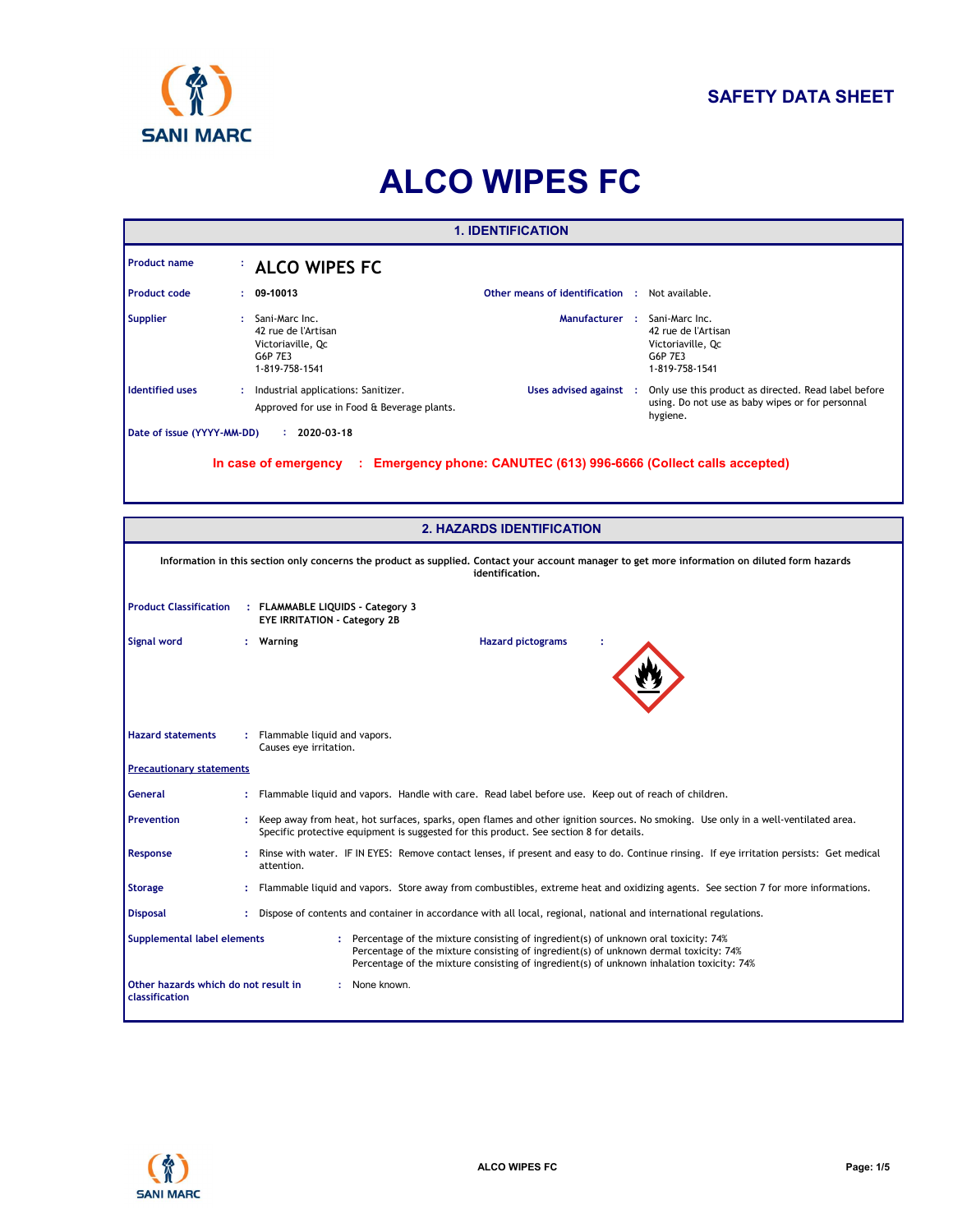### **3. COMPOSITION/INFORMATION ON INGREDIENTS**

**Substance/mixture :** : Mixture

| <b>Name</b>                | <b>CAS number</b> | $%$ (w/w) |
|----------------------------|-------------------|-----------|
| <b>S</b> Isopropyl alcohol | 67-63-0           | $10 - 30$ |
| lactic acid                | $50 - 21 - 5$     | - 5       |
|                            |                   |           |

**Occupational exposure limits, if available, are listed in Section 8.**

### Rinse mouth with water. Do not induce vomiting unless directed to do so by medical personnel. Get medical attention if symptoms occur. In case of contact with eyes, flush with fresh water. Check for and remove any contact lenses. Continue rinsing. If irritation persists, get medical attention. In case of irritation, rinse with water. Get medical attention if irritation persist. Move victim to fresh air and keep at rest in a position comfortable for breathing. Get medical attention if adverse health effects persist or are severe. Maintain an open airway. **Eye contact Skin contact Inhalation Ingestion Notes to physician** Treat symptomatically. Contact poison treatment specialist immediately if large quantities have been ingested or inhaled. **Description of required first aid measures Most important symptoms/effects, acute and delayed Skin contact Ingestion Inhalation** No specific symptoms under normal use conditions. No specific symptoms under normal use conditions. No specific symptoms under normal use conditions. **Eye contact** Adverse symptoms may include the following: irritation watering redness **See toxicological information (Section 11) 4. FIRST AID MEASURES**

| <b>5. FIRE-FIGHTING MEASURES</b>                     |                                                                                                                                                                                                                                                                                                                           |  |  |  |  |  |
|------------------------------------------------------|---------------------------------------------------------------------------------------------------------------------------------------------------------------------------------------------------------------------------------------------------------------------------------------------------------------------------|--|--|--|--|--|
| <b>Extinguishing media</b>                           |                                                                                                                                                                                                                                                                                                                           |  |  |  |  |  |
| Suitable extinguishing media                         | Use dry chemical, $CO2$ , water spray (fog) or foam.                                                                                                                                                                                                                                                                      |  |  |  |  |  |
| Unsuitable extinguishing media                       | Do not use water jet.                                                                                                                                                                                                                                                                                                     |  |  |  |  |  |
| Specific hazards arising from the<br><b>chemical</b> | Flammable liquid and vapors. In a fire or if heated, a pressure increase will occur and the container may burst, with<br>the risk of a subsequent explosion. Runoff to sewer may create fire or explosion hazard.                                                                                                         |  |  |  |  |  |
| Hazardous thermal decomposition products             | Decomposition products may include the following materials:<br>carbon dioxide<br>carbon monoxide                                                                                                                                                                                                                          |  |  |  |  |  |
| Special fire-fighting procedures                     | Promptly isolate the scene by removing all persons from the vicinity of the incident if there is a fire. No action should be taken<br>involving any personal risk or without suitable training. Move containers from fire area if this can be done without risk. Use<br>water spray to keep fire-exposed containers cool. |  |  |  |  |  |
| Special protective equipment for fire-<br>fighters   | Fire-fighters should wear appropriate protective equipment and self-contained breathing apparatus (SCBA) with a<br>full face-piece operated in positive pressure mode.                                                                                                                                                    |  |  |  |  |  |
|                                                      |                                                                                                                                                                                                                                                                                                                           |  |  |  |  |  |

| <b>6. ACCIDENTAL RELEASE MEASURES</b> |                                                                                                                                                                                                                                                                            |  |  |  |  |
|---------------------------------------|----------------------------------------------------------------------------------------------------------------------------------------------------------------------------------------------------------------------------------------------------------------------------|--|--|--|--|
| <b>Personal precautions</b>           | No action shall be taken involving any personal risk or without suitable training. Evacuate surrounding areas. Keep unnecessary and<br>unprotected personnel from entering. Do not touch or walk through spilled material. Initiate spill response procedures if required. |  |  |  |  |
| <b>Personal protection</b>            | Put on appropriate personal protective equipment (see Section 8).                                                                                                                                                                                                          |  |  |  |  |
| <b>Cleaning method</b>                | Contain and collect spillage with non-combustible, absorbent material e.g. sand, earth, vermiculite or diatomaceous earth and place in<br>container for disposal according to local regulations (see Section 13). Use a water rinse for final clean-up.                    |  |  |  |  |

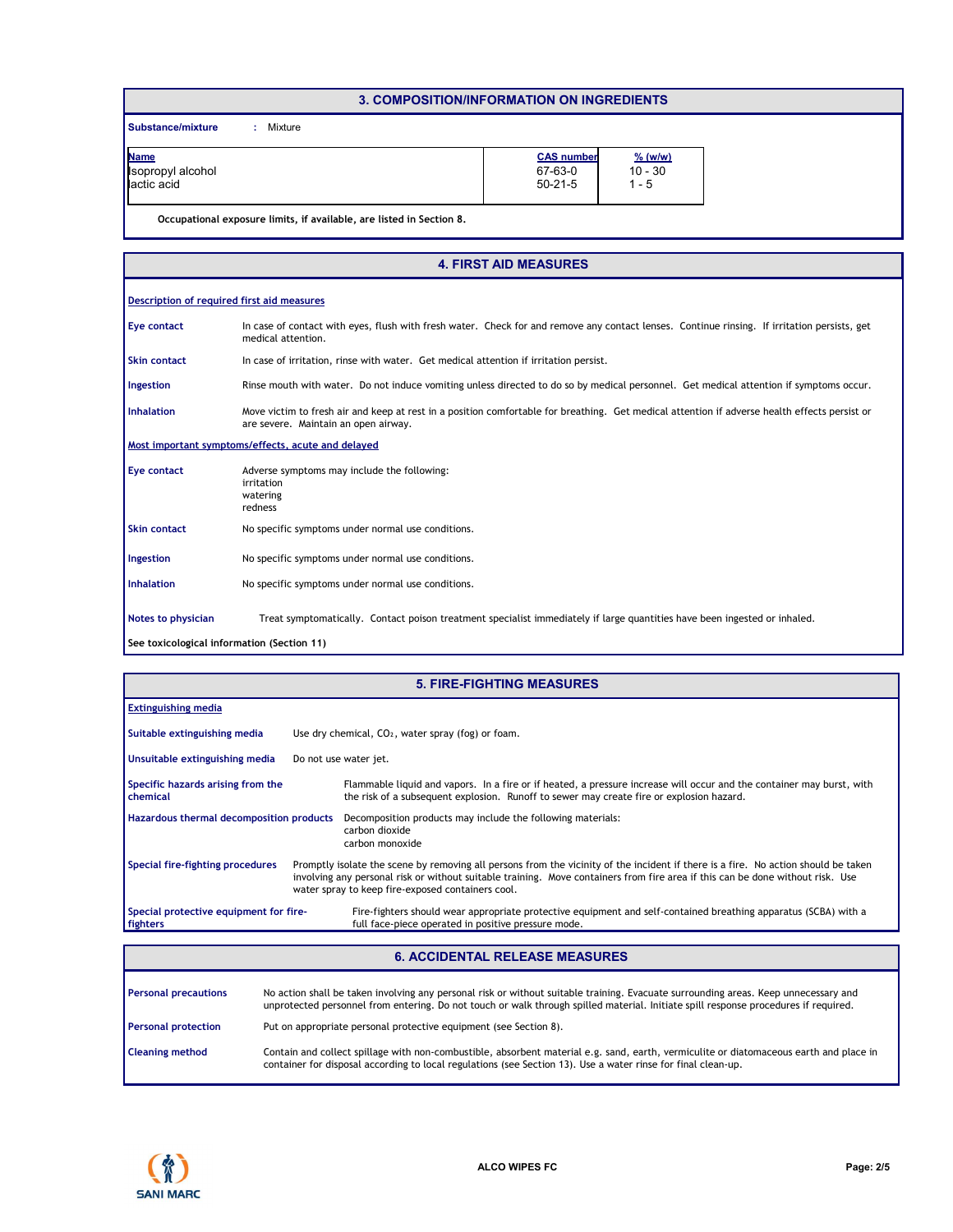#### **7. HANDLING AND STORAGE**

**Handling**

Eating, drinking and smoking should be prohibited in areas where this material is handled, stored and processed. Workers should wash hands and face before eating, drinking and smoking. Remove contaminated clothing and protective equipment before entering eating areas. See Section 8 for additional information on hygiene measures.

**Storage and Incompatibility**

Store in accordance with local regulations. Store in a segregated and approved area. Eliminate all ignition sources. Separate from oxidizing materials. Keep container tightly closed and sealed until ready for use. Containers that have been opened must be carefully resealed and kept upright to prevent leakage. Do not store in unlabeled containers. Use appropriate containment to avoid environmental contamination. Keep out of reach of children. Store away from incompatible materials (see Section 10).

# **8. EXPOSURE CONTROLS/PERSONAL PROTECTION**

| Ingredient name                       | <b>Exposure limits</b>                                                                                                                                                                                                                                                                                                                                                                                                                                                                                                                                                                                                                                                                                          |
|---------------------------------------|-----------------------------------------------------------------------------------------------------------------------------------------------------------------------------------------------------------------------------------------------------------------------------------------------------------------------------------------------------------------------------------------------------------------------------------------------------------------------------------------------------------------------------------------------------------------------------------------------------------------------------------------------------------------------------------------------------------------|
| propan-2-ol                           | CA Alberta Provincial (Canada, 4/2009).<br>15 min OEL: 984 mg/m <sup>3</sup> 15 minutes.<br>8 hrs OEL: 200 ppm 8 hours.<br>15 min OEL: 400 ppm 15 minutes.<br>8 hrs OEL: 492 mg/m <sup>3</sup> 8 hours.<br>CA British Columbia Provincial (Canada, 6/2017).<br>TWA: 200 ppm 8 hours.<br>STEL: 400 ppm 15 minutes.<br>CA Ontario Provincial (Canada, 7/2015).<br>TWA: 200 ppm 8 hours.<br>STEL: 400 ppm 15 minutes.<br>CA Quebec Provincial (Canada, 1/2014).<br>TWAEV: 400 ppm 8 hours.<br>TWAEV: 983 mg/m <sup>3</sup> 8 hours.<br>STEV: 500 ppm 15 minutes.<br>STEV: 1230 mg/m <sup>3</sup> 15 minutes.<br>CA Saskatchewan Provincial (Canada, 7/2013).<br>STEL: 400 ppm 15 minutes.<br>TWA: 200 ppm 8 hours. |
| Appropriate engineering controls      | For manufacturing or industrial uses it can be appropriate to: Use only with adequate ventilation. Use process enclosures, local<br>exhaust ventilation or other engineering controls to keep worker exposure to airborne contaminants below any recommended or<br>statutory limits. The engineering controls also need to keep gas, vapor or dust concentrations below any lower explosive limits.<br>Use explosion-proof ventilating equipment.                                                                                                                                                                                                                                                               |
| <b>Individual protection measures</b> |                                                                                                                                                                                                                                                                                                                                                                                                                                                                                                                                                                                                                                                                                                                 |
| <b>Eye/face protection</b>            | Continued or intense exposures might required to wear safety glasses.                                                                                                                                                                                                                                                                                                                                                                                                                                                                                                                                                                                                                                           |
| <b>Hands and Body protection</b>      | No specific protective equipment required under normal use conditions. Prolonged or severe exposures might require to wear<br>chemical-resistant gloves.<br>No special protective clothing is required.                                                                                                                                                                                                                                                                                                                                                                                                                                                                                                         |
| <b>Respiratory protection</b>         | No specific protective equipment required under normal use conditions.                                                                                                                                                                                                                                                                                                                                                                                                                                                                                                                                                                                                                                          |

| <b>9. PHYSICAL AND CHEMICAL PROPERTIES</b>        |                                 |                            |                                  |                         |                                                                                              |  |  |  |
|---------------------------------------------------|---------------------------------|----------------------------|----------------------------------|-------------------------|----------------------------------------------------------------------------------------------|--|--|--|
| <b>Physical state</b>                             | Liquid. [Transparent liquid] pH |                            | 2.75                             | <b>Flash point</b>      | Closed cup: $<$ 37.5 $\degree$ C ( $<$ 99.<br>5°F) [Estimated from<br>available litterature] |  |  |  |
| <b>Color</b>                                      | Colorless.                      | <b>Relative density</b>    | 0.96                             | <b>Melting point</b>    | Not available.                                                                               |  |  |  |
| <b>Odor</b>                                       | Alcohol-like.                   | <b>Viscosity</b>           | Not available.                   | <b>Boiling point</b>    | Not available.                                                                               |  |  |  |
| Odor threshold                                    | Not available.                  | Vapor pressure             | Not available.                   | Fire point              | : Not available.                                                                             |  |  |  |
| Solubility in water<br>÷.                         | Not available.                  | <b>Vapor density</b><br>÷. | Not available.                   | <b>Evaporation rate</b> | : Not available.                                                                             |  |  |  |
| Decomposition temperature                         | : Not available.                |                            | <b>Auto-ignition temperature</b> | Not available.<br>÷.    |                                                                                              |  |  |  |
| Partition coefficient: n-octanol/<br><b>water</b> | : Not available.                |                            | Flammability (solid, gas)        | Not available.<br>÷     |                                                                                              |  |  |  |
| Lower and upper explosive (flammable) limits      |                                 | Not available.             |                                  |                         |                                                                                              |  |  |  |

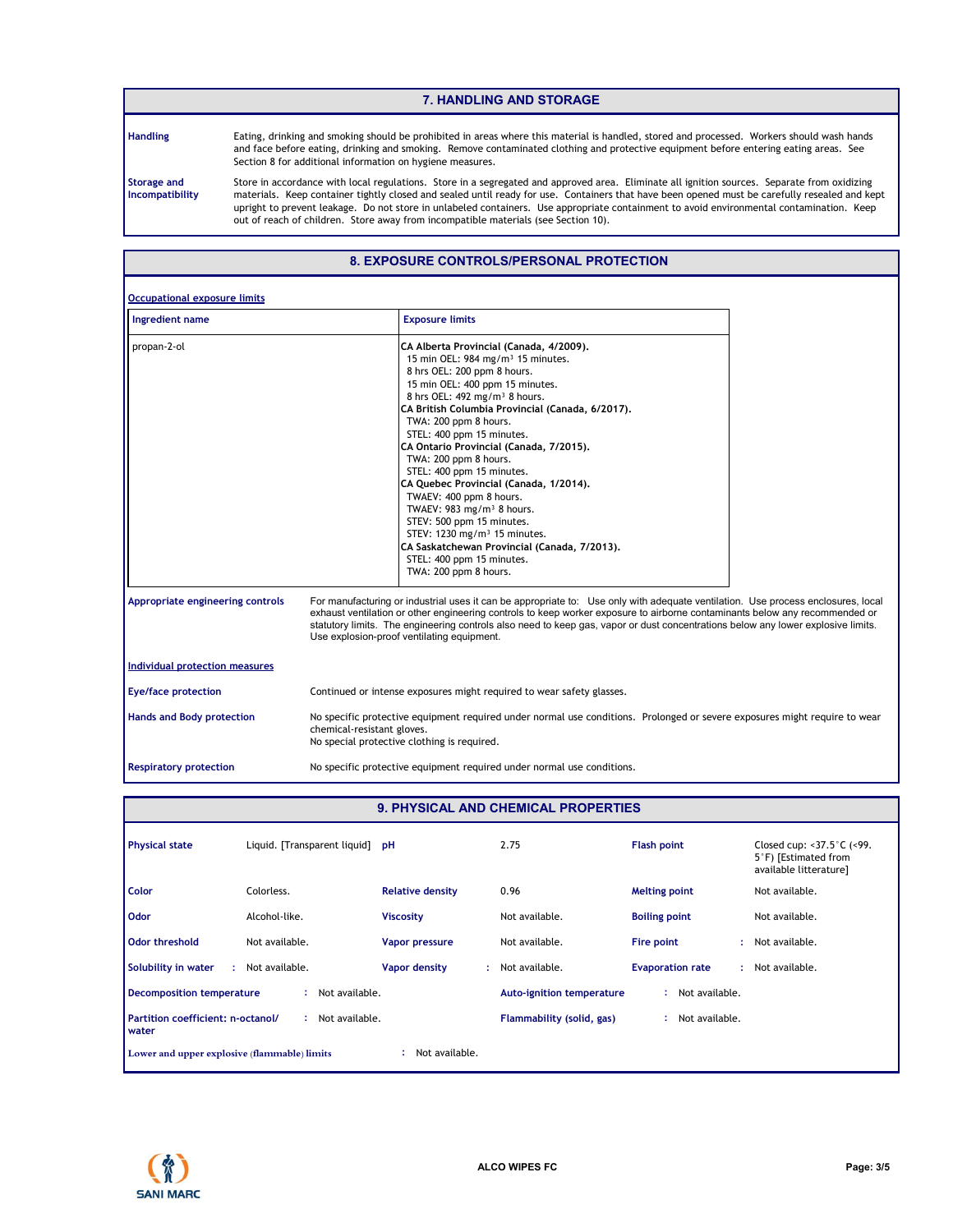# **10. STABILITY AND REACTIVITY**

| Reactivity                                | No specific test data related to reactivity available for this product or its ingredients.                                                                                 |  |  |  |  |  |
|-------------------------------------------|----------------------------------------------------------------------------------------------------------------------------------------------------------------------------|--|--|--|--|--|
| <b>Chemical stability</b>                 | The product is stable.                                                                                                                                                     |  |  |  |  |  |
| Incompatible materials                    | Reactive or incompatible with the following materials:<br>oxidizing materials                                                                                              |  |  |  |  |  |
| <b>Conditions to avoid</b>                | Avoid all possible sources of ignition (spark or flame). Do not pressurize, cut, weld, braze, solder, drill, grind or expose containers to heat<br>or sources of ignition. |  |  |  |  |  |
| <b>Possibility of hazardous reactions</b> | Under normal conditions of storage and use, hazardous reactions will not occur.                                                                                            |  |  |  |  |  |
| <b>Hazardous decomposition products</b>   | Under normal conditions of storage and use, hazardous decomposition products should not be produced.                                                                       |  |  |  |  |  |

# **11. TOXICOLOGICAL INFORMATION**

| Route of exposure              | Routes of entry anticipated: Dermal.<br>Routes of entry not anticipated: Oral, Inhalation. |                                 |                                                                                  |                             |                 |  |
|--------------------------------|--------------------------------------------------------------------------------------------|---------------------------------|----------------------------------------------------------------------------------|-----------------------------|-----------------|--|
|                                | Potential acute health effects                                                             |                                 |                                                                                  | <b>Symptoms</b>             |                 |  |
| Eye contact                    | May cause eye irritation.                                                                  |                                 | Adverse symptoms may include the following:<br>irritation<br>watering<br>redness |                             |                 |  |
| <b>Skin contact</b>            | No known significant effects or critical hazards.                                          |                                 | No specific symptoms under normal use conditions.                                |                             |                 |  |
| Ingestion                      | No known significant effects or critical hazards.                                          |                                 | No specific symptoms under normal use conditions.                                |                             |                 |  |
| <b>Inhalation</b>              | No known significant effects or critical hazards.                                          |                                 | No specific symptoms under normal use conditions.                                |                             |                 |  |
| <b>Toxicity data</b>           |                                                                                            |                                 |                                                                                  |                             |                 |  |
| <b>Product/ingredient name</b> |                                                                                            | Result                          | <b>Species</b>                                                                   | <b>Dose</b>                 | <b>Exposure</b> |  |
| propan-2-ol                    |                                                                                            | LD50 Dermal<br>$F_{\text{max}}$ | Rabbit<br>$D - L$                                                                | 12800 mg/kg<br>$EOM = 11.4$ |                 |  |

| propan-2-ol<br>Lactic acid                                          | LD50 Dermal<br>LD50 Oral<br>LD50 Oral             | Rabbit<br>Rat<br>Rat | 12800 mg/kg<br>5000 mg/kg<br>3543 mg/kg |  |
|---------------------------------------------------------------------|---------------------------------------------------|----------------------|-----------------------------------------|--|
| Information on toxicological effects                                |                                                   |                      |                                         |  |
| Mutagenicity                                                        | No known significant effects or critical hazards. |                      |                                         |  |
| No known significant effects or critical hazards.<br>Teratogenicity |                                                   |                      |                                         |  |
| Developmental effects                                               | No known significant effects or critical hazards. |                      |                                         |  |

| <b>Fertility effects</b> | No known significant effects or critical hazards. |
|--------------------------|---------------------------------------------------|
| Sensitization            | Not available.                                    |
| <b>Carcinogenicity</b>   | No known significant effects or critical hazards. |

# **12. ECOLOGICAL INFORMATION**

| <b>Product/ingredient name</b> | Result                                                                    | <b>Species</b>                                                           | <b>Exposure</b>      |
|--------------------------------|---------------------------------------------------------------------------|--------------------------------------------------------------------------|----------------------|
| propan-2-ol                    | Acute EC50 10100 mg/l Fresh water<br>Acute LC50 1400000 µg/l Marine water | Daphnia - Daphnia magna<br>Crustaceans - Crangon crangon                 | 48 hours<br>48 hours |
| Lactic acid                    | Acute LC50 4200 mg/l Fresh water<br>Acute LC50 257.73 mg/l Fresh water    | Fish - Rasbora heteromorpha<br>Fish - Oreochromis mossambicus<br>- Adult | 96 hours<br>96 hours |